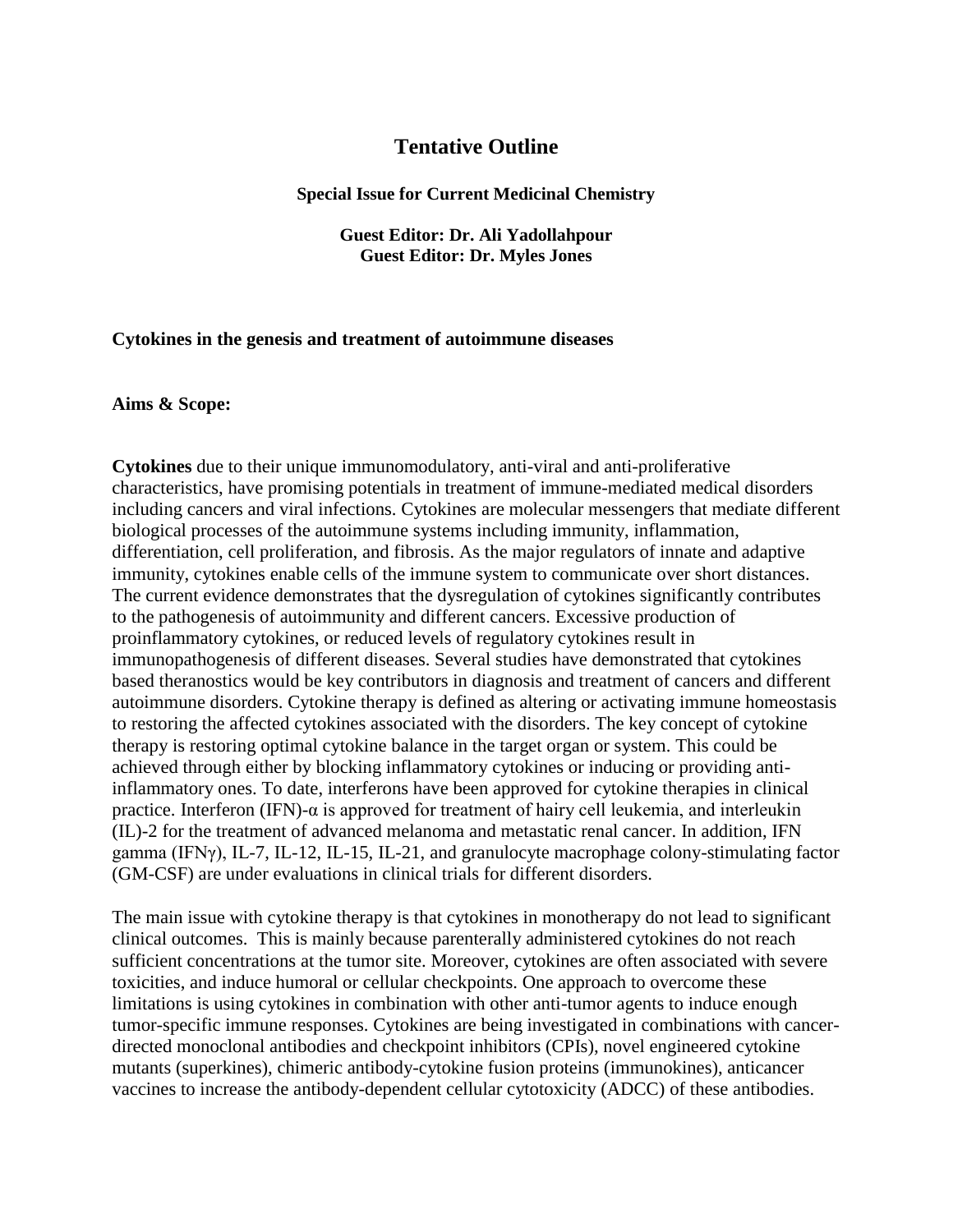This thematic issue aims to review the recent advances on cytokine therapy in genesis and treatment of autoimmune disorders, the clinical applications of cytokine therapies in cancer and major immunology disorders treatment overviews the literature on knowledge and clinical applications of cytokines either as monotherapy or in combination with other biological agents. We emphasize a discussion of future directions for research on these cytokines, to bring them to fruition as major contributors for the treatment of metastatic malignancy.

**Keywords:** cytokines, cancer treatment, cytokine therapy, autoimmune diseases, immunotherapy

# **Subtopics:**

- Cytokine therapy and autoimmune disorders
- Cytokines and Tumor immunotherapy
- Cytokines and Cardiac Fibrosis treatment
- Antibody targeted medications and cancer treatment
- Clinical applications of cytokines
- Cytokine therapies and malignant melanoma
- Cytokines and Hairy cell leukemia
- Cytokines and AIDS-related Kaposi's sarcoma
- Cytokines in combinatory cancer treatment
- Cytokine-antibody fusion molecules and cancer treatment
- Cytokines and vaccine therapy in autoimmune disorders
- Cytokines and adoptive cell therapy